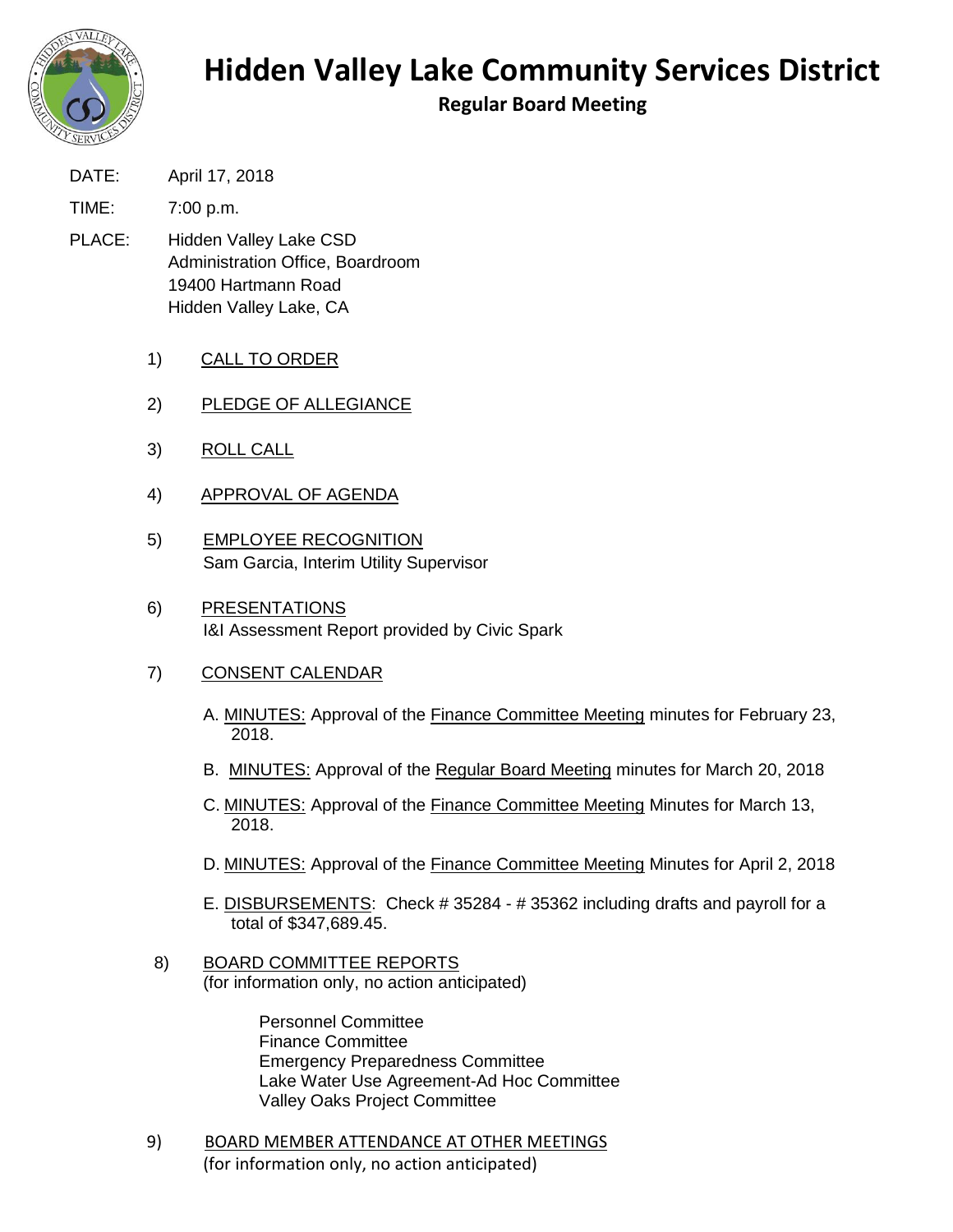## Other meetings attended

10) STAFF REPORTS (for information only, no action anticipated)

> ACWA State Legislative Committee Financial Report Administration/Customer Service Report Field Operations Report General Manager's Report

- 11) PUBLIC HEARING FOR ORDINANCE 59.1: Open Public Hearing for Public and Board Comments
- 12) CLOSE PUBLIC HEARING FOR ORDINANCE 59.1: Followed by a motion and Second, Vote to Accept or Decline Ordinance 59.1
- 13) DISCUSSION AND POSSIBLE ACTION: Adoption of Resolution 2018-02, "Engineering Standard Specifications and Drawings"
- 14) PUBLIC HEARING FOR SEWER SYSTEM MANAGEMENT PLAN: Open Public Hearing for Public and Board Comments
- 15) CLOSE PUBLIC HEARING FOR SEWER SYSTEM MANAGEMENT PLAN: Followed by a motion and Second, Vote to Accept or Decline the Sewer System Management Plan
- 16) DISCUSSION AND POSSIBLE ACTION: Discuss and approve the implementation of CPS HR Consulting's Salary Survey as follows:
	- Implement CPS HR's Salary Survey findings effective July 1, 2018 excluding the General Manager;
	- Implement the salary for the newly approved Utility Tech. position effective April 18, 2018;
- 17) PUBLIC COMMENT
- 18) BOARD MEMBER COMMENT
- 19) CLOSED SESSION: The Board will call to order and recess to Closed Session to discuss the following item:

PURSUANT TO CALIFORNIA GOVERNMENT CODE §54957.6: Review and discussion of the General Manager's contract provisions and annual evaluation.

20) ADJOURNMENT

Public records are available upon request. Board Packets are posted on our website at [www.hvlcsd.org/meetings](http://www.hvlcsd.org/meetings)